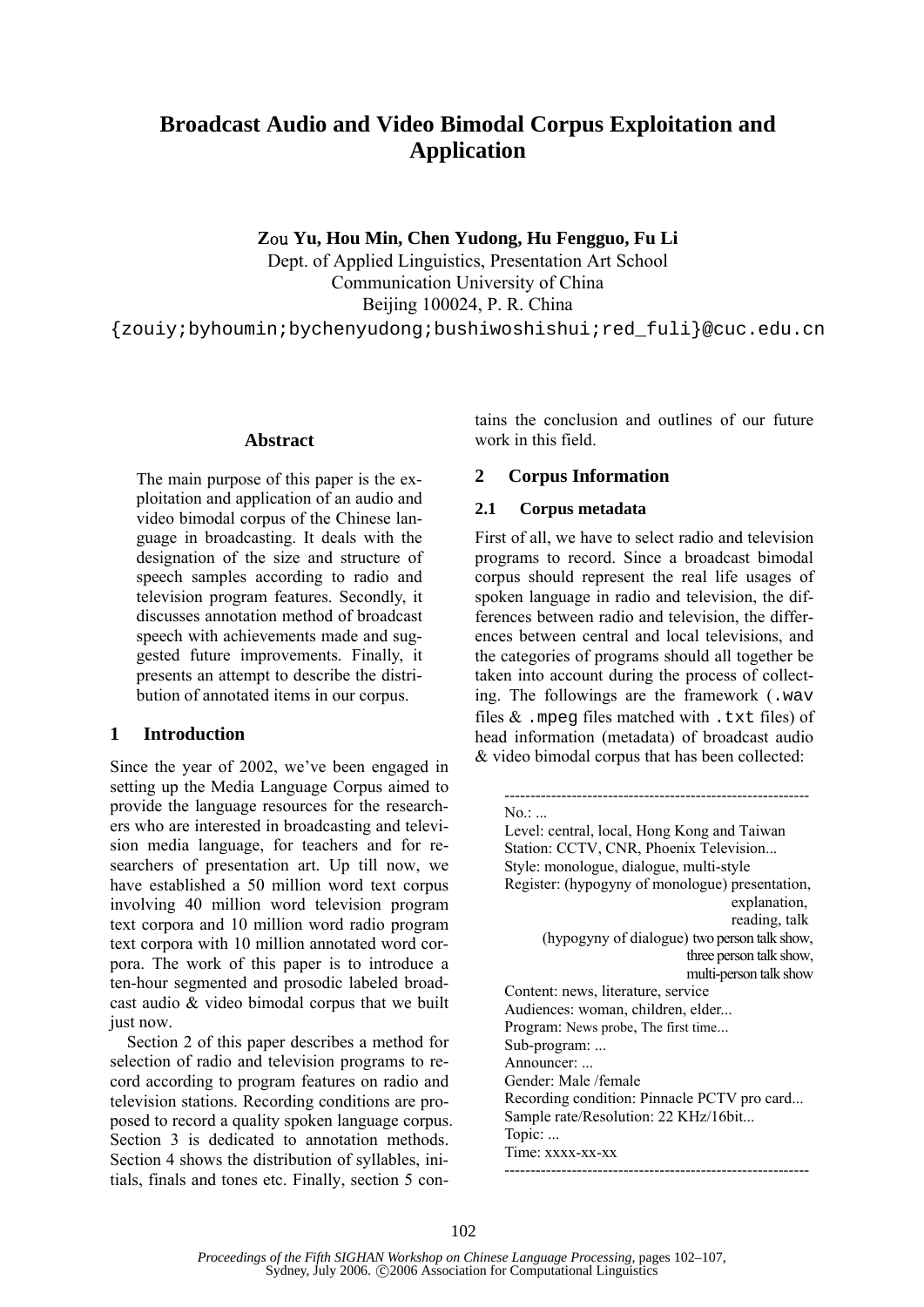#### **2.2 Corpus structure**

The purpose of building the broadcast spoken language corpus is to provide the service for the research of broadcast spoken language, esp. for the contrastive studies of the prosodic features of different genres of broadcast language. Hence, the selections of samples of the corpus mainly involve monologues, dialogues or both. As the performing forms of radio and television programs are getting more and more diverse, it is very difficult to decide whether a program is a monologue or dialogue, because these two genres of programs often co-occur in one program. Furthermore, these kinds of programs are increasing their share of radio and television programs. Consequently, this kind of program is most frequent in the corpus. Table 1 displays the structural framework of the broadcast audio and video bimodal corpus.

Table 1 the structure of broadcast bimodal corpus

| Style          |                                       | Example                     |
|----------------|---------------------------------------|-----------------------------|
|                | two person talk<br>show / interview   | Face to faceetc.            |
| Dialogue       | three person talk                     | <b>Behind the Headlines</b> |
|                | show / interview                      | with Wen Taoetc.            |
|                | multi-person talk<br>show / interview | Utterly challenge           |
| Mono-<br>logue | presentation                          | Newsetc.                    |
|                | explanation                           | Music story etc.            |
|                | reading                               | Reading and enjoy-          |
|                |                                       | ing etc.                    |
|                | talk                                  | Tonight, Weather            |
|                |                                       | forecast etc.               |
| Multi-style    |                                       | News probe,                 |
|                |                                       | The first timeetc.          |

### **2.3 Recording & management information**

All the recorded data are over the programs on radio and TV, that is, it is recorded directly from radio and TV programs by Pinnacle PCTV pro card to connect cable TV with our recording computers. The recorded speech data are saved as 22 kHz and 16bit, Windows PCM waveform, the video data are saved as MPEG or WMV format file by Ulead VideoStudio in a postprocessing step. Every program or segment of programs is composed of three parts: \*.wav data, \*.txt data, and \*.mpeg/.wmv data.

Zhao Shixia et al (2000) pointed out that the structure of a speech corpus consists of synchronized objects (text files, wav files, and annotated prosodic files), arranged in deep hierarchies (recording environment), and labeled with speakerattribute metadata. Therefore, the managed objects of our broadcast bimodal corpus are integrated programs or segments of programs. All data are stored separately but have complex logical inter-relations. These inter-relations can be obtained through the description of the programs. Figure 1 displays the logical structure of the broadcast bimodal corpus.



Figure 1 the logic structure of broadcast audio and video bimodal corpus

# **3 Annotation**

Why should we annotate a corpus? An annotation is the fundamental act of associating some content to a region in a signal. The annotation quality and depth have a direct impact on the utility and possible applications of the corpus (Ding Xinshan 1998). The annotation of our corpus consists of transcription, segmental annotation, and prosodic annotation.

### **3.1 Transcription and segmentation**

Transcription is primarily composed of *pinyin* transcription of Chinese characters. Besides, tones are annotated "1", "2", "3", and "4" after the syllable, the neutral tone is labeled "0"; final "ü" annotated as "v", and "üe" annotated as "ue", for example, "旅 (lǚ)" annotated as "lv3", "虐 (nüè)" annotated as "nue4".

In the utterance, compared with broken syllables, successive speech alters greatly, due to the influence of co-articulation, semantics and prosody. The purpose of segmental annotating is to annotate the altered phonemes in the syllables amidst the utterance. For instances, the voicing of some plosives (e.g. b, d, g); labial's influence on alveolar nasal (e.g. "-n" in "renmin" affected by the initial of "min" gradually change into "labionasal", demonstrating the similarities between alveolar nasal and labionasal initial in the frequency spectrum). In the places of unapparent pauses, the stop in the front of plosives esp. af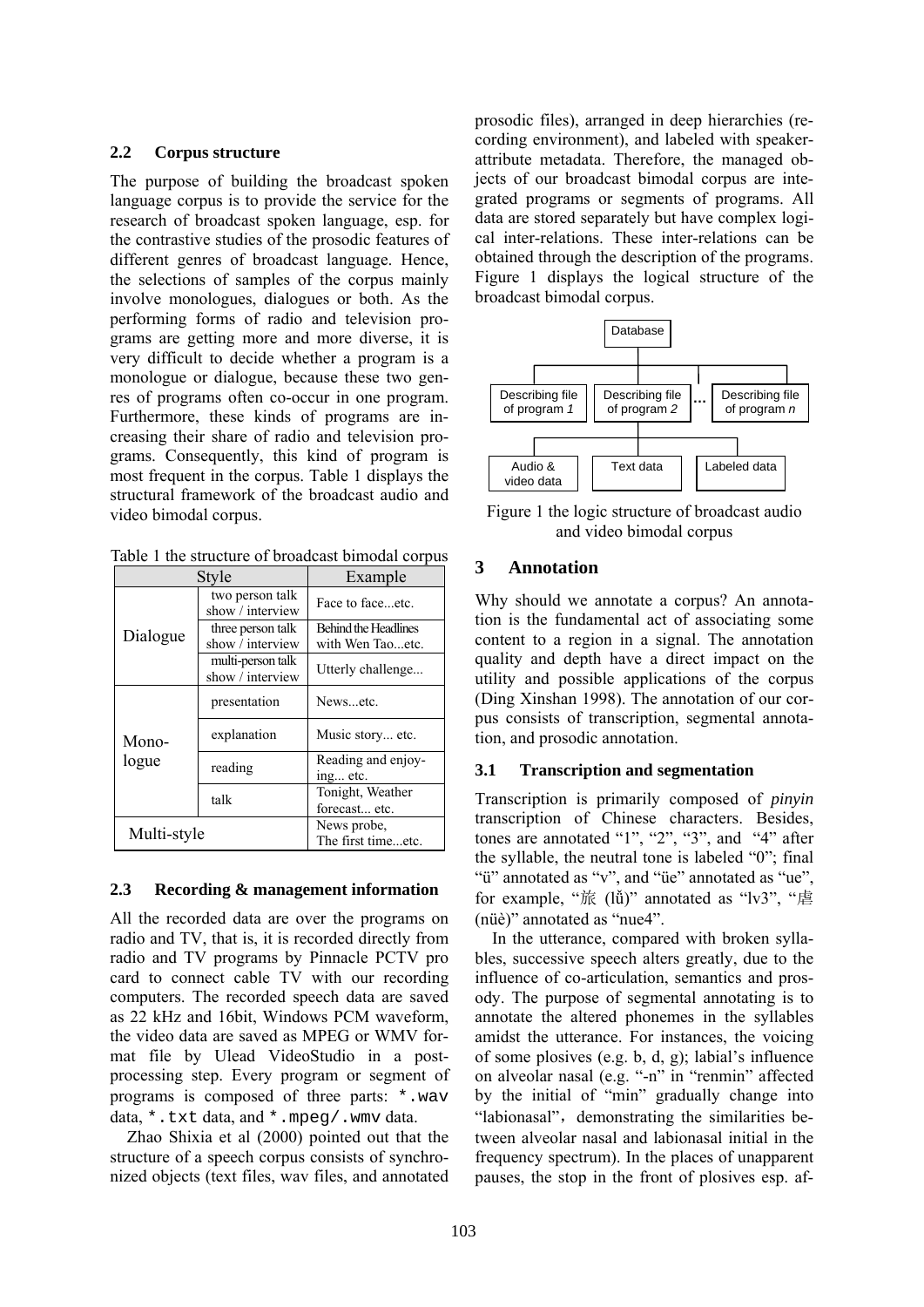fricates often vanishes, which are called the inexistence of silence.

We transcription and segmentation we used BSCA (Broadcasting Speech Corpus Annotator) which was designed by ourselves (Hu Fengguo and Zou Yu 2005). An annotated example is shown in Figure 2:



Figure 2 BSCA: a tool for annotation

#### **3.2 Prosodic annotation tiers**

Prosodic annotation increases the utility of a speech corpus. An annotated speech corpus can not only offer us a database for the research and exploration of speech information but can also enlarge our knowledge of speech and prosodic features through a visual and scientific method.

Prosodic annotation is a categorical description for the prosodic features with linguistic functions, in other words, annotation of the changes of tone, the patterns of stress, and the prosodic structure with linguistic functions. The prosodic labeling conventions are a set of machine-readable codes for transforming speech prosodies and rule conventions. Based on ToBI (Kim Silverman et al. 1992, John F. Pitrelli et al. 1994) and C-ToBI Conventions (Li Aijun 2002), according to the practical needs of broadcast speech language, the prosodic annotation mainly involves labeling the following parallel tiers: break index, stress index, and intonation construction tier (Chen Yudong 2004, Zou Yu 2004).

### 3.2.1 Break indices tier

Based on Cao Jianfen's (1999, 2001) categories of prosodic hierarchy structure combined with the practical needs of broadcast speech, we identified five break levels (0-4): 0 indicates the silence or the boundary of default internal syllables amidst the prosodic words. 1 stands for the boundaries of the prosodic words including the short breaks with silent pause and breaks with filled pause. The prosodic words are the fundamental prosodic units in broadcast speech. Simple prosodic words are composed of  $1~3$  syllables. Complex prosodic words normally contain 5~9 syllables, e.g., "Shang4hai3 he2zuo4 zu3zhi1" (i.e. the Shanghai Cooperation Organization). Break level 2 designates the boundaries of the prosodic phrases, most of which are apparent breaks with silent pause, and their patterns of pitch have also changed. Break level 3 represent the boundaries of intonational phrases, or the boundaries of sentences. Break level 4 stands for the boundaries of intonation groups, similar to the boundary of the entire piece of news in a news broadcast, or of a talker turn in dialogue. At indefinite boundaries, the code "-" is added after the numbers. The labels of the break tier occurring times are shown in table 2:

Table 2 the labels of the break tier occurring in 4 hours annotated corpora

| Break index | Occurrence |
|-------------|------------|
|             | 1512       |
|             | 2998       |
| 3           | 1986       |
|             | 740        |

#### 3.2.2 Stress indices tier

Stress is a significant prosodic feature. In training materials for broadcast announcers, emphasis is laid on labeling the stress on the basis of the purpose of the utterance, the pattern and rhythm of stresses, and the changes of emotions. Zhang Song's (1983) classification of nuclear stresses can be the guideline for broadcasting production and practice. However, there are some shortcomings in his classifications, for instances, the vague hierarchies between the sentences and discourses. This gets in the way of the formal description of the stresses by the computers. Nevertheless, his theories on the judgment of primary and minor stresses (i.e. non-stresses, minor stresses, primary stresses etc.) have some reference value for stress annotations, because distinguishing the hierarchies of stress is a crucial practical problem for annotation.

As to the problems with the hierarchies of stress, most of the experimental phonetics and speech processing researchers adopt Lin Maocan's (2001, 2002) classifications of stress hierarchies or some similar classifications. That is to say, the levels of stress include prosodic word stress, prosodic phrase stress, and sentence stress (or nuclear stress) in Chinese. According to real life broadcasting productions, this paper identi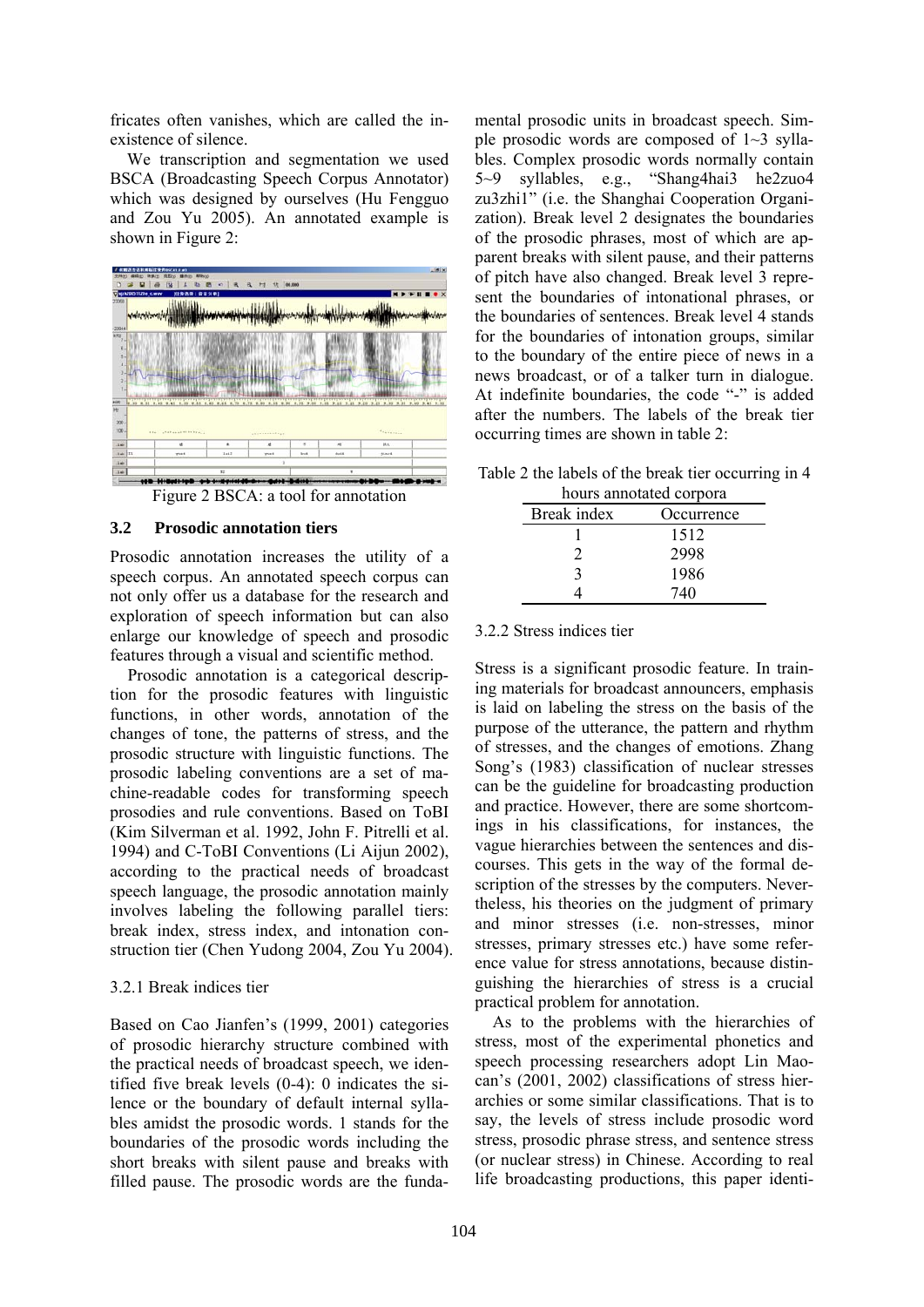fies four categories of stresses in broadcast speech: the rhythm unit, the cross rhythm unit, the clause, and the discourse. Among them, the discourse stress often occurs at the place of an accented syllable, but they are relatively more important than the other sentence stresses. The labeling methods of all the ranks are listed as follows (Chen Yudong 2004):

Table 3 the stress levels in the stress indices tier

| Ranks             | Labels |
|-------------------|--------|
| Rhythm unit       |        |
| Cross rhythm unit |        |
| Clause            |        |
| Discourse         |        |

Table 4 the stress levels' mean of duration in 4 hours annotated corpora

| nours annoiated corpora |                 |          |  |
|-------------------------|-----------------|----------|--|
| <b>Stress</b>           | Mean of dura-   | Variance |  |
| indices                 | tion. (seconds) |          |  |
|                         | .585            | .09628   |  |
|                         | .790            | .19405   |  |
| 3                       | .728            | .24882   |  |
|                         | 821             | .29456   |  |

Furthermore, Zhang Song's (1983) other criteria for stress annotation (utterance purpose and emotion change), while perceptually important, are meta-linguistic or para-linguistic in character, and will therefore not be addressed in this paper.

### 3.2.3 Intonation construction tier

In line with Shen Jiong's view about intonation (Shen Jiong 1994), we found that the intonation construction tier is an important component of the annotation of discourses (Chen Yudong 2004). It can display the changes of sentence intonation structures. The annotation of the intonation construction is mainly to label the relationship of other syllables to the nuclear stress apart from prehead, dissociation etc. For example:

Table 5 the labels of the intonation construction tier occurring in 4 hours annotated corpora

| Labels | Description    | Occurrence |
|--------|----------------|------------|
| P      | Prehead        | 794        |
| H      | Head           | 2980       |
| N      | <b>Nucleus</b> | 2400       |
| T      | Tail           | 1600       |
| W      | Weak in stress | 2321       |
| D      | Dissociation   | 527        |
| Top    | Topic          | 269        |
| Conj   | Conjunction    | 87         |

A sentence can have one nuclear stress, or multiple nuclear stresses.

Single nuclear stress: representing the foreand-aft places of the nuclear stress, the steepness of nuclear stress, and the length of nuclear stress. Examples are listed as follows:

... ...

P-H-H-N;

Among the above examples, long nuclear splitting type "H-N-T-H-N'-T", with the features of multi-nuclear "H-N1-T-H-N2-T" is greatly similar to multi-nuclear. However, "H-N-T-H-N'-T" differs from multi-nuclear in its dependent grammar unit.

Multi-nuclear stress: The two or more nuclear stresses in a multi-nuclear sentence take the patterns of like independent sentence intonation constructions, each with its own nucleus, preceded by a head and optional prehead, and followed by a tail. In other words, these relatively independent patterns already have the features of relatively independent intonation constructions, with the apparent features of "prehead, head, and nuclear ending". This kind of nuclear stress often occurs in relatively longer and more complex constructions. Intonation constructions can be labeled separately. A case in point is the contrastive sentence "zai4 wen3 ding4 de0 ji1 chu3 shang0, qu3 de2 bi3 jiao4 gao1 su4 de0 fa1 zhan3" (i.e. It got a comparative high-speed development on the stable conditions) that can be annotated as "H-N1-T, H-N2-T". For example:



Figure 3 the contrastive sentence "zai4 wen3 ding4 de0 ji1 chu3 shang0, qu3 de2 bi3 jiao4 gao1 su4 de0 fa1 zhan3"(在稳定的基础上, 取 得比较高速的发展)

### **3.3 Other items of annotation**

Some spoken language corpus can have some additional annotation information. For example, turn talking, paralinguistic and non-linguistic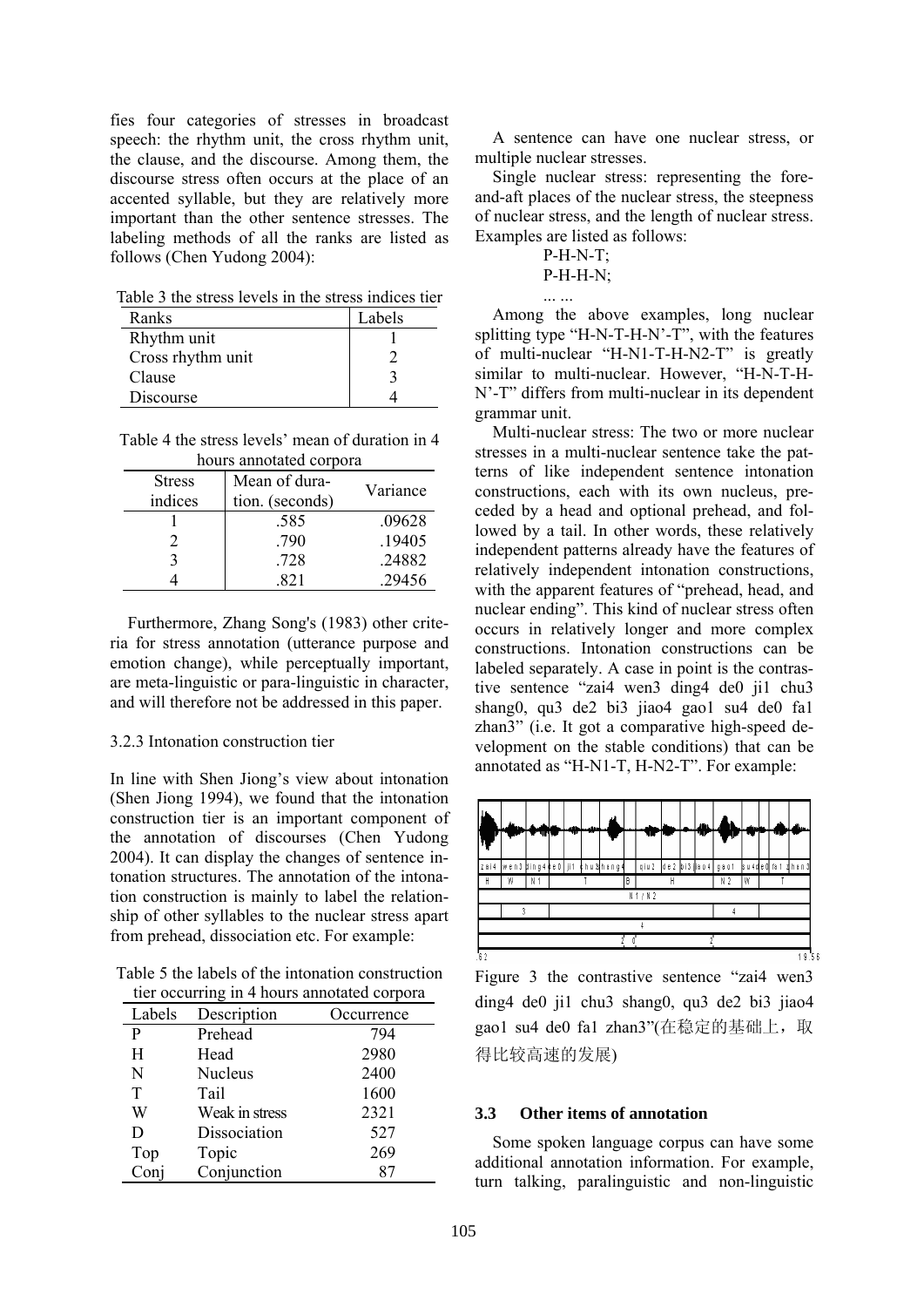information (e.g. spot, background music, coughing, sobbing and sneezing) and some hosts' accents (e.g. Shanghai accent) can be annotated in talk show corpus. There are 82 times of spot and 31 times of background music in 4 hours annotated data. Furthermore, some .wav files, .mpeg files can be annotated together for discourse analysis.

#### **Distribution of annotated items**  $\overline{\mathbf{4}}$

We conducted a statistic analysis of some annotated items using 4 hours of annotated data in our corpus.

The syllables (initials and finals) of the 20 top frequent occurring are given in Table 6. In addition to this, the duration and variance distribution for them are calculation shown as follows.

| Table 6 the mean of duration and variance of the |  |
|--------------------------------------------------|--|
| top 20 frequent occurring syllables              |  |

|                  |            | Mean of   |          |
|------------------|------------|-----------|----------|
| Syllable         | Occurrence | duration. | Variance |
|                  |            | (seconds) |          |
| de <sub>0</sub>  | 1993       | .1167     | .00232   |
| shi4             | 912        | .2051     | .00572   |
| shi <sub>2</sub> | 626        | .2054     | .00625   |
| zai4             | 602        | .1889     | .00341   |
| le0              | 540        | .1325     | .00334   |
| ta1              | 442        | .1765     | .00461   |
| bu4              | 423        | .1492     | .00267   |
| guo2             | 404        | .1673     | .00328   |
| yi4              | 398        | .1656     | .00350   |
| zhong1           | 395        | .1996     | .00390   |
| ren2             | 394        | .1959     | .00625   |
| zhe4             | 386        | .1499     | .00317   |
| you3             | 380        | .1841     | .00480   |
| yi1              | 357        | .1475     | .00295   |
| dao4             | 335        | .1778     | .00367   |
| he <sub>2</sub>  | 309        | .2078     | .00687   |
| wo3              | 287        | .1704     | .00755   |
| men0             | 287        | .1568     | .00426   |
| yi2              | 274        | .1555     | .00320   |
| jiu4             | 250        | .1724     | .00332   |

| Initials | Times | Initials | Times |
|----------|-------|----------|-------|
| h        | 1076  |          | 3136  |
| p        | 443   | q        | 1464  |
| m        | 1636  | X        | 2146  |
| f        | 972   | zh       | 2953  |
| d        | 4635  | ch       | 1112  |
|          | 1561  | sh       | 3406  |
| n        | 1085  | r        | 895   |
|          | 2569  | Z        | 1705  |

| g | 2162 | c | 512  |
|---|------|---|------|
| V | 879  | S | 700  |
| n | 2071 | റ | 6099 |

| Finals | Times | Finals   | Times | Finals    | Times |
|--------|-------|----------|-------|-----------|-------|
| a      | 1653  | ian      | 1767  | ua        | 229   |
| ai     | 1909  | iang     | 919   | uai       | 136   |
| an     | 1425  | iao      | 773   | uan       | 632   |
| ang    | 1192  | ie       | 838   | uang      | 389   |
| ao     | 1205  | 1n       | 1175  | uei       | 1317  |
| e      | 5074  | ing      | 1480  | uen       | 368   |
| ei     | 807   | iong     | 128   | ueng      | 3     |
| en     | 1515  | iou      | 1144  | <b>uo</b> | 1760  |
| eng    | 1237  | $\Omega$ | 176   | V         | 932   |
| er     | 353   | ong      | 1658  | van       | 432   |
| i      | 6856  | ou       | 831   | ve        | 474   |
| ia     | 586   | u        | 2533  | vn        | 209   |

|  | Table 9 Distribution of tones (4 hours data) |
|--|----------------------------------------------|
|  |                                              |

| Tones           |  |                      |      |
|-----------------|--|----------------------|------|
| Occur-<br>rence |  | 8948 9194 7401 14683 | 6134 |
|                 |  |                      |      |

The occurrence distribution of initial, final, and tone are calculated. These are shown in table 7, 8 and 9 respectively.

We also measured the mean duration and F0 of each tone in three speaking styles are listed in Table 10 and 11.

Table 10 Mean duration of tones in various speaking styles (seconds)

|                   |      |      |      | Г4   | ΓO   |
|-------------------|------|------|------|------|------|
| Presen-<br>tation | .189 | .199 | .192 | .180 | .129 |
| Reading           | .338 | .337 | .324 | .335 | .277 |
| Talk              | 167  | 173  | .163 | 163  |      |

|  |  |  |  |  |  |  | Table 11 F0 of tones in various speaking styles (Hz) |  |  |  |  |  |  |
|--|--|--|--|--|--|--|------------------------------------------------------|--|--|--|--|--|--|
|--|--|--|--|--|--|--|------------------------------------------------------|--|--|--|--|--|--|

|                         | Presentation | Reading | Talk   |
|-------------------------|--------------|---------|--------|
| T1                      | 162.78       | 158.86  | 207.37 |
| min. of T2              | 126.39       | 134.46  | 168.73 |
| max. of T2              | 147.27       | 155.34  | 180.94 |
| range of T <sub>2</sub> | 79.12        | 20.88   | 12.21  |
| min. of T3              | 101.94       | 119.12  | 151.21 |
| max. of T4              | 163.96       | 170.07  | 209.86 |
| min. of T4              | 113.39       | 120.98  | 175.49 |
| range of T4             | 50.57        | 49.09   | 34.37  |

To summarize, we conclude that the mean duration of tones of reading style is longer than that of presentation style; that of talk style is the shortest among three styles. As for the F0 of each